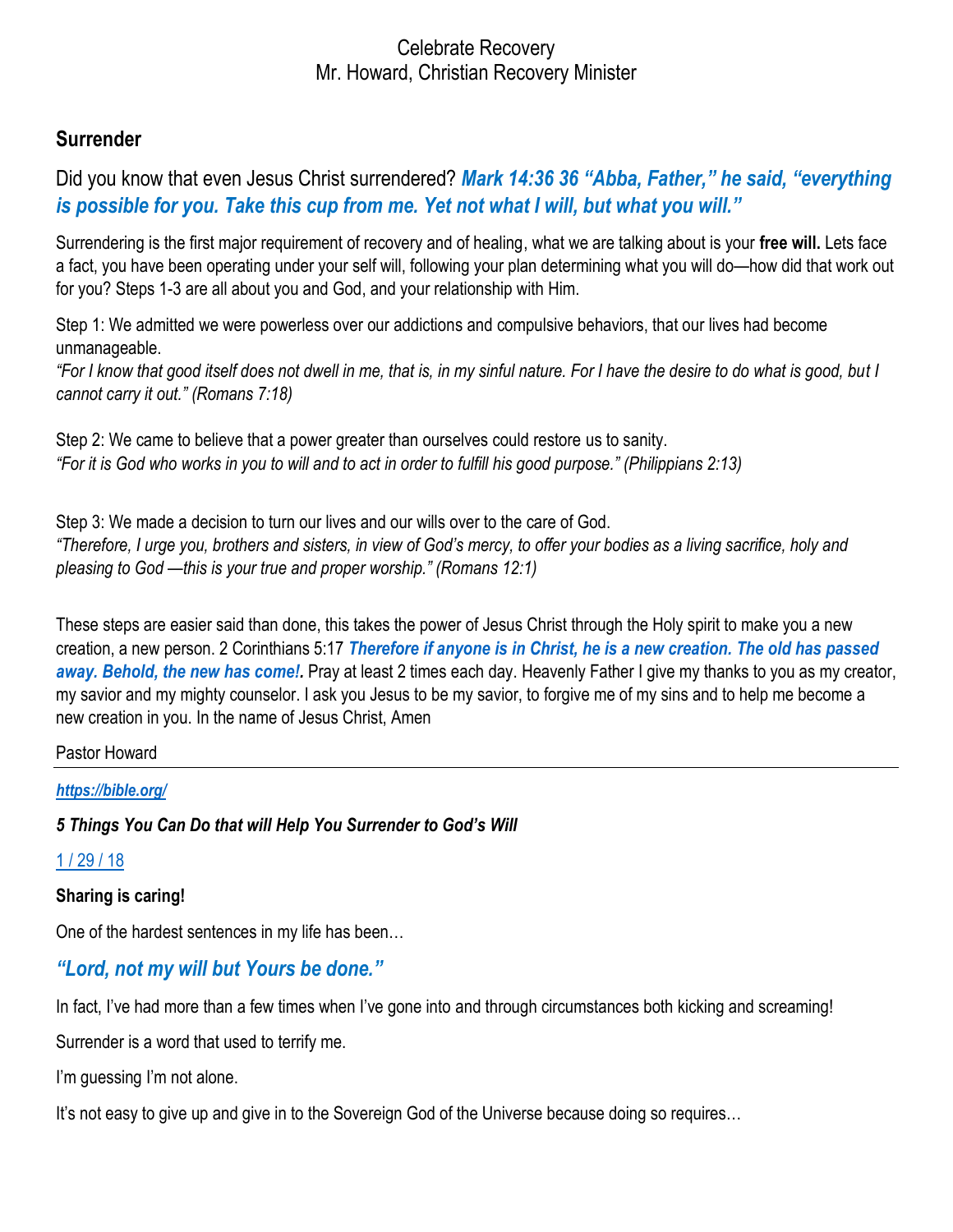#### **Trusting that God is who He says He is. Believing He is able to do what He says He will do. Living in peace knowing His love is greater than any circumstances.**

I'll admit it's easier to surrender to God's will when life is easy and He's working in ways that please me. It's harder when I can't understand my current situation and the road ahead looks hard.

Maybe like me, you want to do better and face each day in obedience without fighting to get your own way.

If so, I believe this will help you like it's helping me.

## *5 Things You Can Do that will Help You Surrender to God's Will*

## *1. TRUST GOD'S LOVE*

It's hard for me to follow someone who doesn't want what's best for me and since the Garden of Eden, Satan has used whatever he can to get people to doubt God's love.

Have you ever heard a child say "you don't love me" to a parent's "no?" Yet the job of a loving parent isn't to make their children happy, it's to do what is best to help them grow and mature.

I'm learning that as my loving Heavenly Father, God is at work in my life helping me grow and mature in faith and love.

And…

*God showed how much He loved us by sending His one and only Son into the world so that we might have eternal life through Him. This is real love—not that we loved God, but that He loved us and sent His Son as a sacrifice to take away our sins. 1 John 4:9–10*

That is HUGE love!

# *2. LET GO OF WORRY AND SURRENDER IN FAITH*

If worry was an Olympic sport, I'd have a trophy case of medals. The list of things I've worried about is too long for this space. I'd memorized the verse "don't worry about tomorrow" as a child — but applying it seemed beyond my anxiety overwhelm.

But I'm not doing tomorrow right now. I living today! It took several major crises before I finally learned that I just needed God to help me through this moment and trust Him to give me what I need in the next. That's living through faith…

Believing God will meet each need one moment at a time!

## *Can all your worries add a single moment to your life? And if worry can't accomplish a little thing like that, what's the use of worrying over bigger things? Luke 12:25–26*

# *3. LET GO OF THE PAST AND SURRENDER TO GOD'S HEALING GRACE*

Dwelling on the past is as much of a problem as worrying about the future.

In Christ Jesus, God has completely forgiven the past. I'm learning to trust Him and lean into His gracea and mercy.

Part of my surrendering means going to God in prayer asking Him to forgive my past and give me all I need to forgive those who hurt me. When you and I focus on regret and revenge we cannot surrender. Those two things will always rob us of God's peace and joy.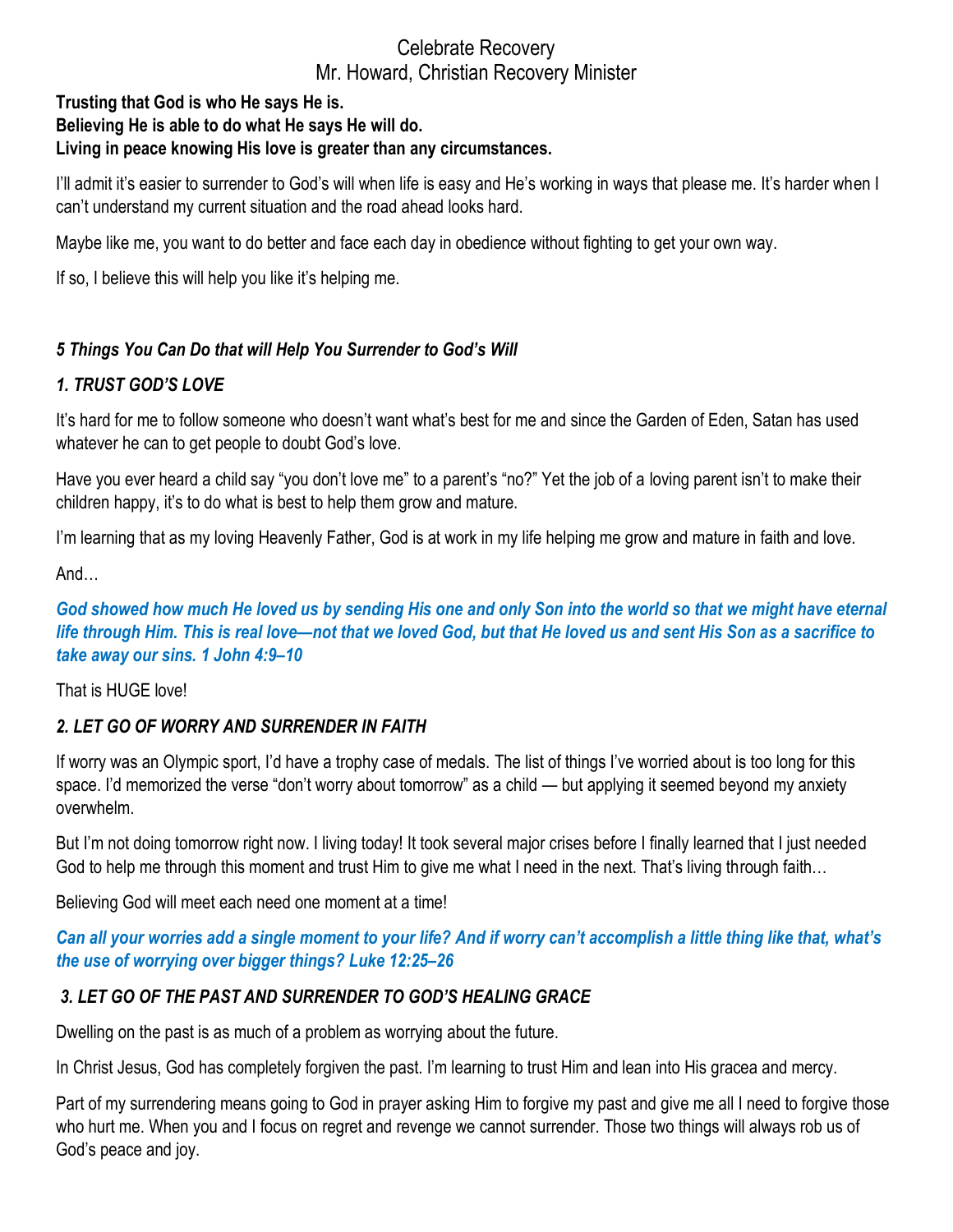*"Forget the former things; do not dwell on the past. See, I am doing a new thing! Now it springs up; do you not perceive it? I am making a way in the wilderness and streams in the wasteland. Isaiah 43:18–19*

## *4. LET GO OF IMPATIENCE AND SURRENDER TO GOD'S TIMING*

I'm not good at waiting … lines, doctor's offices, etc. I have a schedule to follow. You too?!

But the truth is, there is no peace when I'm tapping my foot and staring at my watch.

So, I'm giving my impatience to God, asking Him to help me trust His timing and while I wait, I'm also asking Him to give me His peace and strength.

*But those who trust in the Lord will find new strength. They will soar high on wings like eagles. They will run and not grow weary. They will walk and not faint. Isaiah 40:31*

#### *5. LET GO OF DISOBEDIENCE AND SURRENDER TO GOD'S COMMANDS*

I'm too often a creature of habits and not all of them are good. It's easy to make light of my sins, after all they're not THAT bad. But sins are a big deal. They rob me of peace, cause me unpleasant consequences, and fail to glorify God.

I'm asking God to help me believe His ways are best and give me a heart for obedience … not to earn His favor but to glorify Him and testify to His love.

Lord, we show our trust in You by obeying Your laws; our heart's desire is to glorify Your name. Isaiah 26:8

# *I STILL HAVE SO MUCH TO LEARN TO COMPLETELY SURRENDER TO GOD'S WILL.*

I like to have control over what happens in my life. I want what I want and I want it now. But experience has taught me that fighting God's plans will never offer me lasting happiness or peace. It has never happened in the past and I doubt it will in the future.

I believe God wants to help us trust His perfect love and surrender to His will.

*Remember the things I have done in the past. For I alone am God! I am God, and there is none like me.* Isaiah 46:9

#### So… **I will surrender my will to God today.**

Not on my own.

But with His help.

**I can do all things through Christ because He gives me strength. Philippians 4:13**

# *I'M THANKFUL FOR THESE QUOTES TO INSPIRE ME.*

♥ "If my life is surrendered to God, all is well. Let me not grab it back, as though it were in peril in His hand but would be safer in mine!"~Elisabeth Elliot

♥ "It is wonderful what miracles God works in wills that are utterly surrendered to Him" ~Hannah Whitall Smith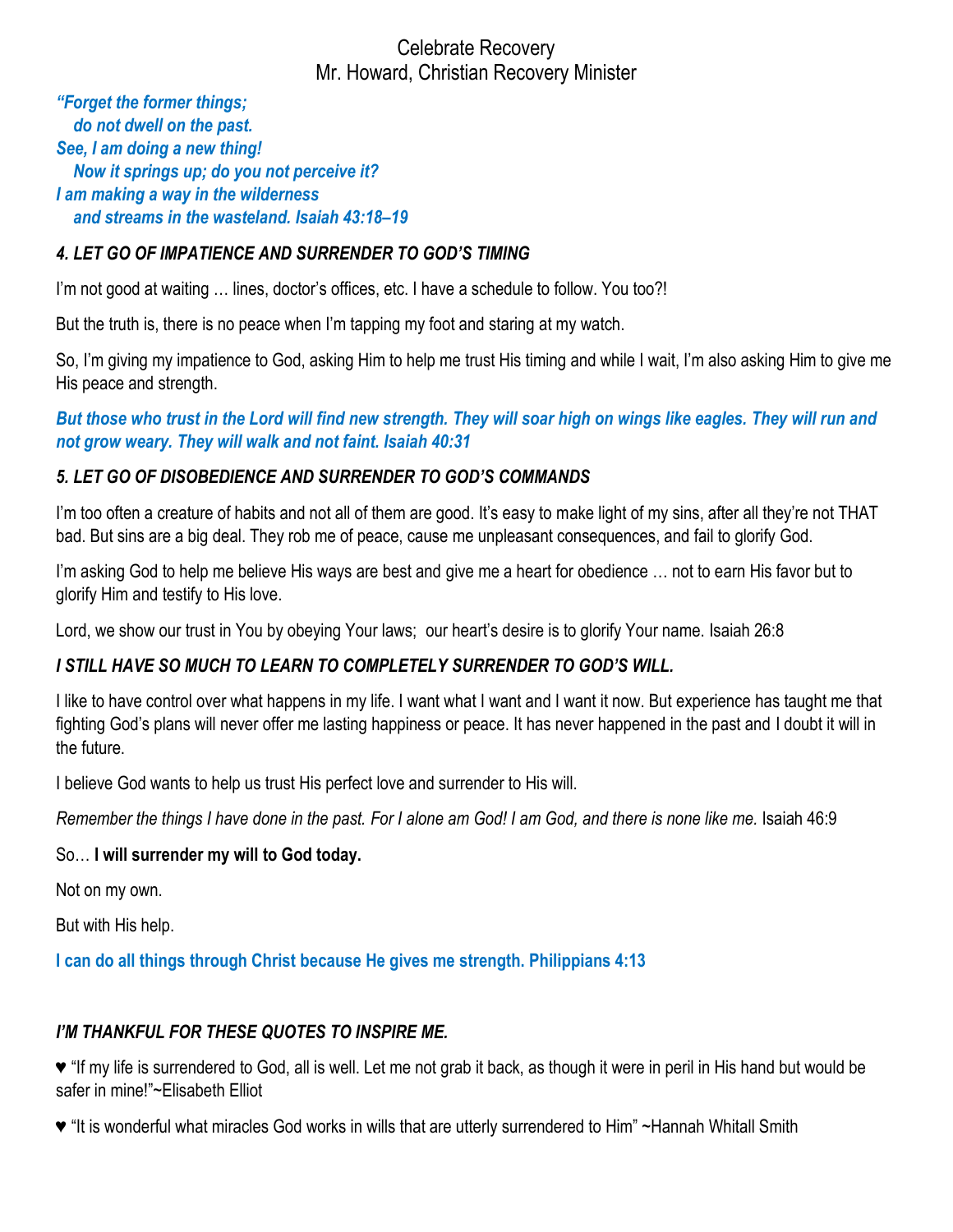# Celebrate Recovery

#### Mr. Howard, Christian Recovery Minister

♥ "Real contentment must come from within. You and I cannot change or control the world around us, but we can change and control the world within us." ~Warren Wiersbe

♥ "Peace is the deliberate adjustment of my life to the will of God." ~Author Unknown

# *A Daily [Prayer](https://countingmyblessings.com/know-gods-will/) of Surrender to God's Will*

Years ago, a dear friend shared this morning prayer with me.

**Father God, I surrender this day to You. I will follow where You lead and do Your will as You reveal it to me. Help me live this promise – that I may live today for Your glory. In the name of Jesus and by the power of the Holy Spirit. In the name of Jesus Christ, Amen.**

May this be the way I begin each day, and with God's help may I live it out one moment at a time.

Got questions.com

#### **Question: "What does it mean to surrender to God?"**

**Answer:** This world is a battleground. Since the fall of man in the Garden of Eden [\(Genesis 3:17-19\)](https://biblia.com/bible/esv/Gen%203.17-19), the world God created has been in conflict with Him [\(Romans 8:20-22\)](https://biblia.com/bible/esv/Rom%208.20-22). Satan is called the "god of this world" [\(2 Corinthians 4:4\)](https://biblia.com/bible/esv/2%20Cor%204.4), and due to Adam's sin, we are born on his team ([Romans 5:12\)](https://biblia.com/bible/esv/Rom%205.12). John Bunyan pictured this conflict in his allegory *The Holy War*. Prince Emmanuel besieges the city of Mansoul to wrest it from the power of Diabolus. Unfortunately, the citizens of Mansoul are blindly committed to Diabolus and fight against Emmanuel, to their own detriment.

When we reach the age when we can make moral choices, we must choose whether to follow our own sinful inclinations or to seek God (see [Joshua 24:15\)](https://biblia.com/bible/esv/Josh%2024.15). God promises that when we seek Him with all our hearts, we will find Him [\(Jeremiah](https://biblia.com/bible/esv/Jer%2029.13)  [29:13\)](https://biblia.com/bible/esv/Jer%2029.13). When we find Him, we have a choice to make: do we continue following our own inclinations, or do we surrender to His will?

*Surrender* is a battle term. It implies giving up all rights to the conqueror. When an opposing army surrenders, they lay down their arms, and the winners take control from then on. Surrendering to God works the same way. God has a plan for our lives, and surrendering to Him means we set aside our own plans and eagerly seek His. The good news is that God's plan for us is always in our best interest [\(Jeremiah 29:11\)](https://biblia.com/bible/esv/Jer%2029.11), unlike our own plans that often lead to destruction [\(Proverbs 14:12\)](https://biblia.com/bible/esv/Prov%2014.12). Our Lord is a wise and beneficent victor; He conquers us to bless us.

There are different levels of surrender, all of which affect our relationship with God. Initial surrender to the drawing of the Holy Spirit leads to salvation [\(John 6:44;](https://biblia.com/bible/esv/John%206.44) [Acts 2:21](https://biblia.com/bible/esv/Acts%202.21)). When we let go of our own attempts to earn God's favor and rely upon the finished work of Jesus Christ on our behalf, we become a child of God [\(John 1:12;](https://biblia.com/bible/esv/John%201.12) [2 Corinthians 5:21\)](https://biblia.com/bible/esv/2%20Cor%205.21). But there are times of greater surrender during a Christian's life that bring deeper intimacy with God and greater power in service. The more areas of our lives we surrender to Him, the more room there is for the filling of the Holy Spirit [\(Ephesians 5:18\)](https://biblia.com/bible/esv/Eph%205.18). When we are filled with the Holy Spirit, we exhibit traits of His character [\(Galatians 5:22\)](https://biblia.com/bible/esv/Gal%205.22). The more we surrender to God, the more our old self-worshiping nature is replaced with one that resembles Christ [\(2 Corinthians 5:17\)](https://biblia.com/bible/esv/2%20Cor%205.17).

[Romans 6:13](https://biblia.com/bible/esv/Rom%206.13) says that God demands that we surrender the totality of our selves; He wants the whole, not a part: "Do not offer any part of yourself to sin as an instrument of wickedness, but rather offer yourselves to God as those who have been brought from death to life; and offer every part of yourself to him as an instrument of righteousness." Jesus said that His followers must deny themselves [\(Mark 8:34\)](https://biblia.com/bible/esv/Mark%208.34)—another call to surrender.

The goal of the Christian life can be summed up by [Galatians 2:20:](https://biblia.com/bible/esv/Gal%202.20) "I have been [crucified with Christ.](https://www.gotquestions.org/crucified-with-Christ.html) It is no longer I who